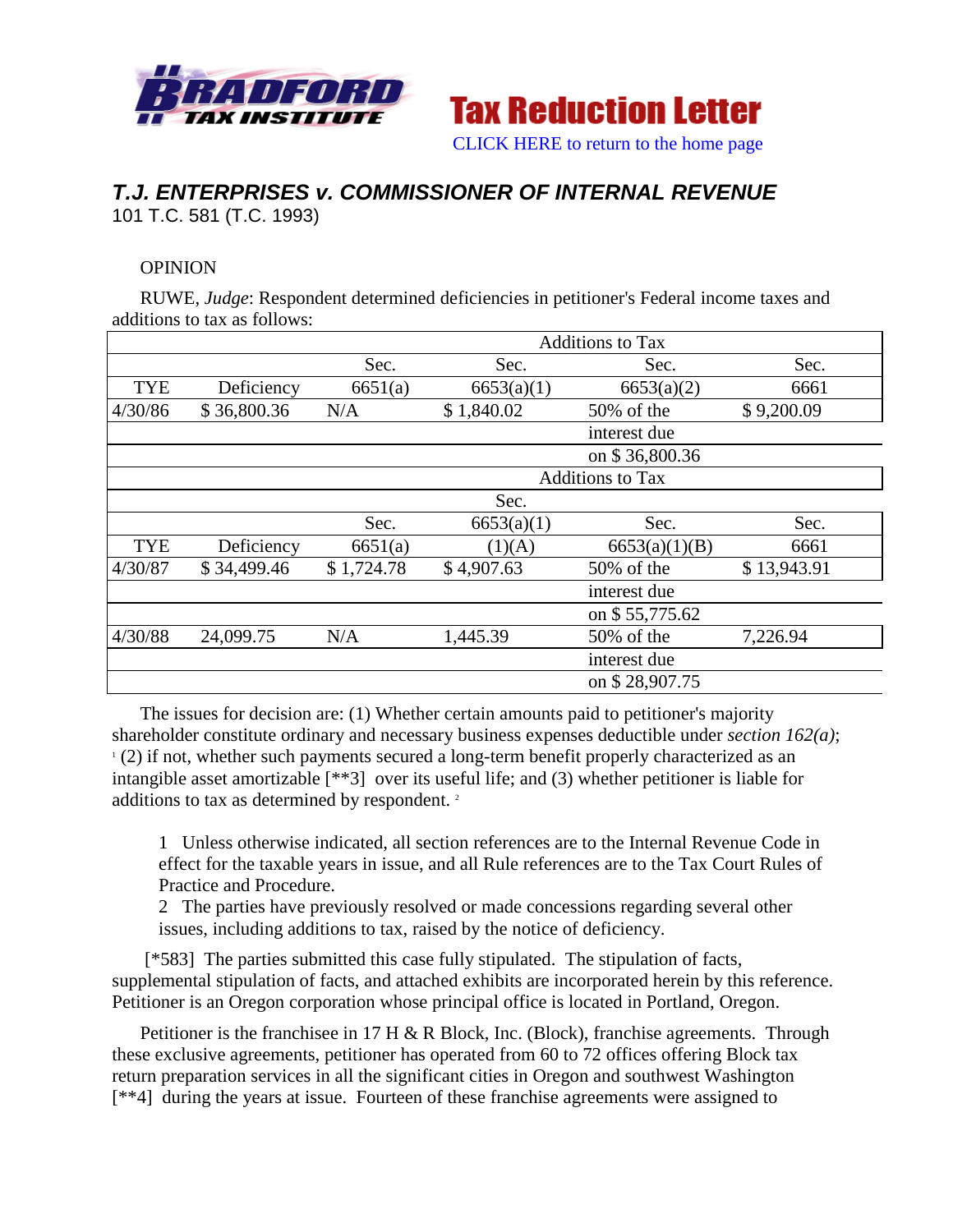petitioner in 1977 by the estate of the original franchisee, Theodore H. Johnson, who died in that year. Mr. Johnson's tax return preparation business was generally profitable prior to his death.

Under a stock redemption plan dated March 1, 1978, petitioner provided the funds to satisfy the \$ 1,158,129 estate tax liability of Mr. Johnson's estate by redeeming 31 of the 100 shares held by Mr. Johnson's estate at a cost of \$37,359 per share. In 1979, petitioner paid approximately \$ 155,000 in Federal income tax deficiencies under an assessment for accumulated earnings tax liability.

When Mr. Johnson's estate closed, his wife, Barbara K. Johnson, became majority shareholder of petitioner, owning 42 shares. Six shares were placed in a stock redemption trust for the payment of Mr. Johnson's estate taxes. The remaining 21 shares were owned by Mr. Johnson's mother, Hillie S. Johnson, and his three children from a previous marriage. Subsequently, Mrs. Johnson acquired 4 shares owned by Hillie S. Johnson, for a price of \$ 37,359 per share.

Dissension soon developed between petitioner and the three children. [\*\*5] This adversely affected the operation of petitioner's business. In 1980, the individual minority shareholders agreed to allow petitioner to redeem their 17 shares at a purchase price of approximately \$ 41,434 per share, for a total cost to petitioner of approximately \$ 704,000 plus interest. Mrs. Johnson thereby became petitioner's sole shareholder.

By April 30, 1983, petitioner was experiencing cash-flow problems and showed a negative net worth of approximately \$ 718,000 on its tax return. In the spring of 1983, petitioner's bank terminated petitioner's line of credit and demanded payment of its \$ 1.25 million loan. After failing to find alternative bank financing, Mrs. Johnson, desiring to sell all her shares, began to look for a buyer for petitioner. In August [\*584] 1983, Mrs. Johnson began negotiations with Tax and Estate Planners, Inc. (Tax Planners), an owner and operator of Block franchises. These negotiations were vigorous, protracted, and genuinely arm's length; both parties were represented by counsel at all material stages.

A key issue in the negotiations was the royalty paid by petitioner to Block. Petitioner held three franchises (the 5-percent franchises) requiring [\*\*6] royalty payments of only 5 percent of gross receipts. Typically, Block requires a 10-percent royalty rate from its franchisees. Petitioner acquired the 5-percent franchises by assignment from the estate of Mr. Johnson, and they produced the great majority of petitioner's revenues. The remainder of petitioner's 17 franchises (including 11 assigned by Mr. Johnson's estate) required a minimum royalty payment of 10 percent of the gross receipts of the respective franchises (the 10-percent franchises).

The franchise agreements specified that in order to retain the favorable 5-percent royalty rate, the three franchises had to be owned by Mrs. Johnson, or a child or sibling of the original franchisee, Mr. Johnson, or a trust, corporation, partnership, or other entity controlled by said persons. If the franchises or the specified ownership interests were transferred or assigned in conflict with these terms, an "event of increase" would occur, causing the royalty rate to increase to 10 percent.

Tax Planners believed that retaining the 5-percent rate on the three franchises was crucial to petitioner's continued viability. Consequently, Tax Planners and Mrs. Johnson negotiated a stock [\*\*7] sale agreement providing for: (1) The sale of 19 of Mrs. Johnson's 46 shares of petitioner's stock to Tax Planners; (2) Tax Planners' purchase of an option on the remaining shares of petitioner owned by Mrs. Johnson; (3) Tax Planners' management of petitioner's daily operations; (4) a loan from Tax Planners to petitioner for working capital; and (5) a consulting arrangement with Mrs. Johnson. For its management of daily operations,  $3$  Tax Planners was to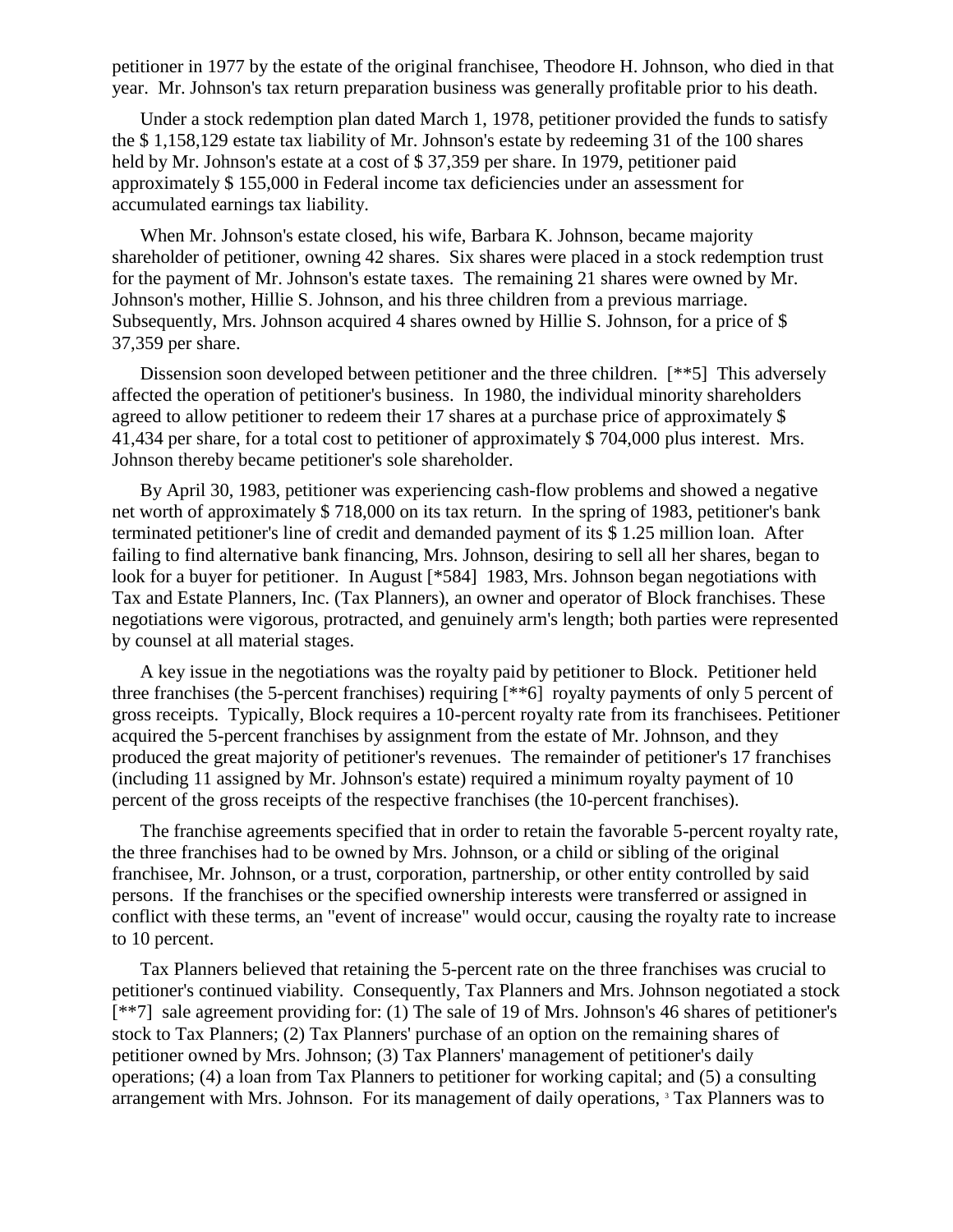receive an annual fee equal to 75 percent of petitioner's net pretax profit. 4 Also under the stock sale agreement, Tax [\*585] Planners was authorized to, and did, appoint two directors, a new president, and a new secretary/treasurer. Mrs. Johnson was authorized to, and did, appoint three directors.

3 Tax Planners has continuously been responsible for management of the daily operations since 1983.

4 Tax Planners has received regular payments of this fee during every year since 1983, except in 1984, 1985, 1991, and 1992, when alternative arrangements were negotiated by petitioner and Tax Planners.

[\*\*8] To provide security for its working capital loan to petitioner, <sup>5</sup> Tax Planners took firstor second-priority liens on assets of petitioner and its subsidiaries, in addition to purchasing an option on Mrs. Johnson's remaining shares. This option gave Tax Planners a first right of refusal on those shares at a predetermined price. As consideration for the option, the stock sale agreement required Tax Planners to pay \$ 1,400 per month to Hillie S. Johnson (Mr. Johnson's mother) for the rest of her life, then \$ 1,000 per month to Mrs. Johnson for the rest of her life. The exercise price under the option was \$ 915.79 per share, the same price at which Tax Planners had purchased its 19 shares.

5 Tax Planners has received regular loan repayments on the working capital loan to petitioner except in the years 1984, 1985, 1991, and 1992, when alternative arrangements were negotiated by petitioner and Tax Planners.

Under the franchise agreements involved here, Block requires that a director or partner be listed as "Designated [\*\*9] Principal", "who will personally assume and be bound by all the terms, covenants and conditions of" the agreements. Block may look to such individual, in addition to the business entity, for the proper performance of the franchise agreement.

The consulting arrangement provided that petitioner would pay Mrs. Johnson \$ 100,000 per year in monthly installments to compensate her for (a) refraining from causing an "event of increase" (which would increase the royalty rate from 5 percent to 10 percent); (b) providing consulting services; (c) remaining as designated principal under the Block franchise agreements; and (d) her covenant not to compete against petitioner. Petitioner had the right to cancel and terminate all payments to Mrs. Johnson if she caused an "event of increase".

During a 5-year period, including the 3 years in issue, Mrs. Johnson received the following amounts through monthly installments: [\*586]

| Year Ended    | Amount    |
|---------------|-----------|
| Apr. 30, 1986 | \$100,000 |
| Apr. 30, 1987 | 95,000    |
| Apr. 30, 1988 | 180,000   |
| Apr. 30, 1989 | 80,000    |
| Apr. 30, 1990 | 80,000    |
|               |           |
| Total         | \$435,000 |

1 In 1987, Mrs. Johnson was diagnosed with an eye ailment that left her unable to perform many duties or act as designated principal under the Block franchise agreements. By agreement, the amount paid to her under the consulting arrangement was reduced by \$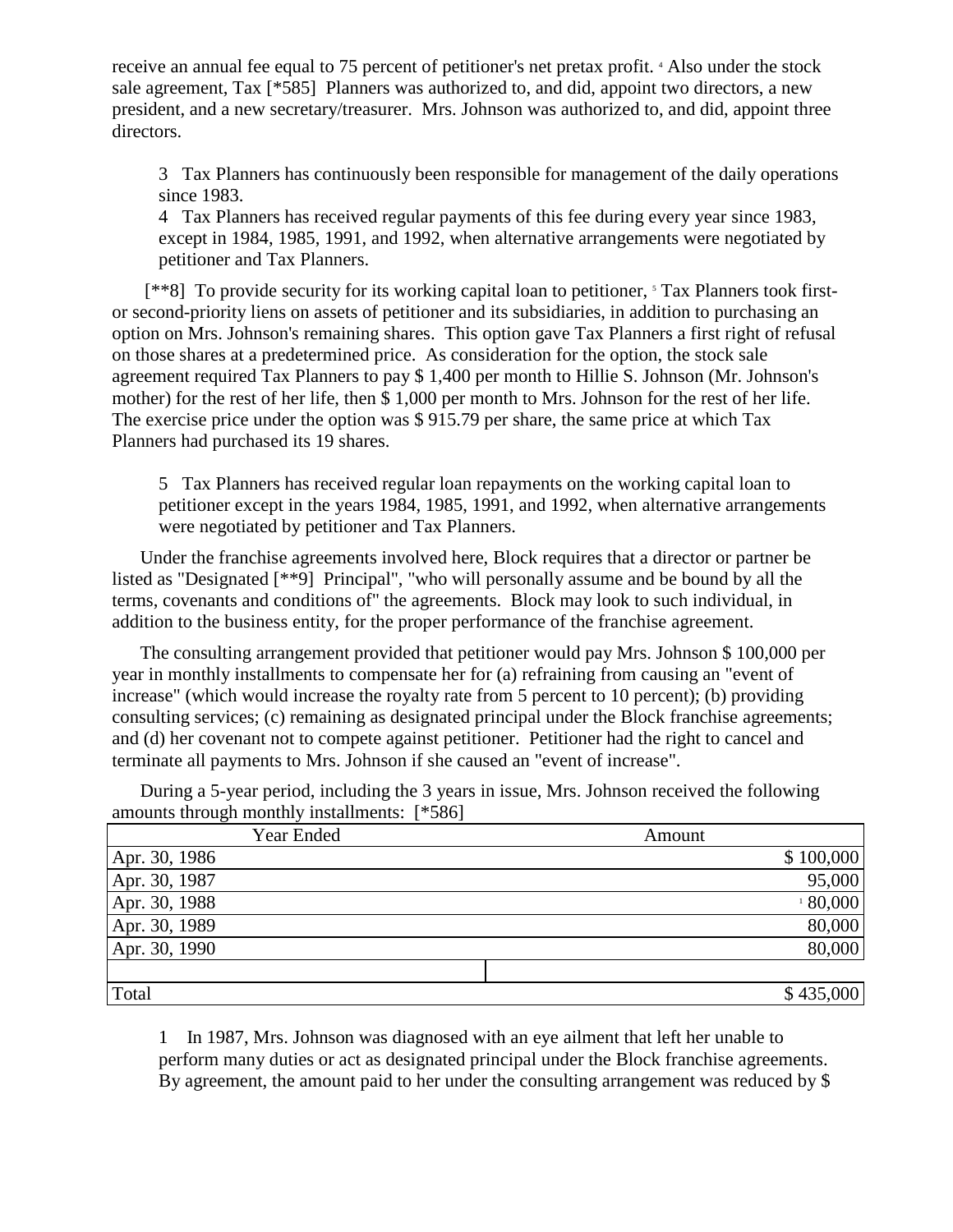20,000 per year. With the consent of Block, David Nelson, a principal of Tax Planners, was substituted as petitioner's designated principal in 1988.

[\*\*10] During the same 5-year period, petitioner paid royalties to Block under the three 5 percent franchises totaling \$ 883,474. If Mrs. Johnson had caused the royalty rate to double to 10 percent on the 5-percent franchises, due to an "event of increase", petitioner would have been required to pay an additional \$ 883,474 (for a total of \$ 1,766,948) in royalties to Block.

On its Federal income tax returns for the years in issue, petitioner reported the payments to Mrs. Johnson as follows:

| Year Ended    | Amount | Characterization                    |
|---------------|--------|-------------------------------------|
| Apr. 30, 1986 |        | \$100,000 Legal & professional fees |
| Apr. 30, 1987 |        | 38,000 Legal & professional fees    |
|               |        | 57,000 Management service fees      |
| Apr. 30, 1988 |        | 38,000 Legal & professional fees    |
|               |        | 42,000 Management service fees      |

Of these payments, respondent allowed \$ 20,000 per year as an ordinary and necessary business expense and disallowed the remaining payments. After receiving the notice of deficiency, petitioner filed a timely petition with this Court.

The parties have stipulated that, of the total amounts petitioner paid to Mrs. Johnson during each of the years in issue: (1) \$ 20,000 per year (the amount allowed by respondent) was the value of [\*\*11] Mrs. Johnson's services actually rendered as a consultant and designated principal and for her covenant not to compete; and (2) none of the remaining amounts paid to Mrs. Johnson constituted payments made for these services. We must decide whether petitioner may deduct these remaining payments under *section 162(a)*.

[\*587] *Section 162(a)* allows as a deduction "all the ordinary and necessary expenses paid or incurred during the taxable year in carrying on any trade or business". The question before us is essentially one of fact. *Walliser v. Commissioner, 72 T.C. 433, 437 (1979)*. Respondent's determination bears a presumption of correctness, and the burden of proof rests with petitioner. Rule 142(a); *Welch v. Helvering, 290 U.S. 111, 115 (1933)*.

To qualify as an allowable deduction under *section 162(a)*, an item must (1) be paid or incurred during the taxable year; (2) be for carrying on any trade or business; (3) be an expense; (4) be a necessary expense; and (5) be an ordinary expense. *Commissioner v. Lincoln Sav. & Loan Association, 403 U.S. 345, 352 (1971)*. There is no real dispute in this [\*\*12] case over requirements (1) and (2). The question here is whether the payments at issue were ordinary and necessary expenses.

"Necessary" expenses include those that are "appropriate and helpful" to the taxpayer's trade or business. *Welch v. Helvering, supra at 113*. The parties have stipulated that the excess of the payments over \$ 20,000 each year was "made to promote TJE's profitability and reduce its expense of operating a tax return preparation franchise by avoiding greatly increased royalty expenses to Block." Tax Planners believed that retaining the 5-percent royalty rate on the three 5-percent franchises was crucial to petitioner's continued viability. Through payments to Mrs. Johnson of \$335,000, opetitioner saved \$883,474 in royalty fees over a 5-year period. Given these circumstances, we find that the full amount of the payments at issue was both appropriate and helpful to petitioner's trade or business. <sup>7</sup>

6 This amount is calculated by reducing the total payments to Mrs. Johnson by \$ 20,000 each year over the period in question.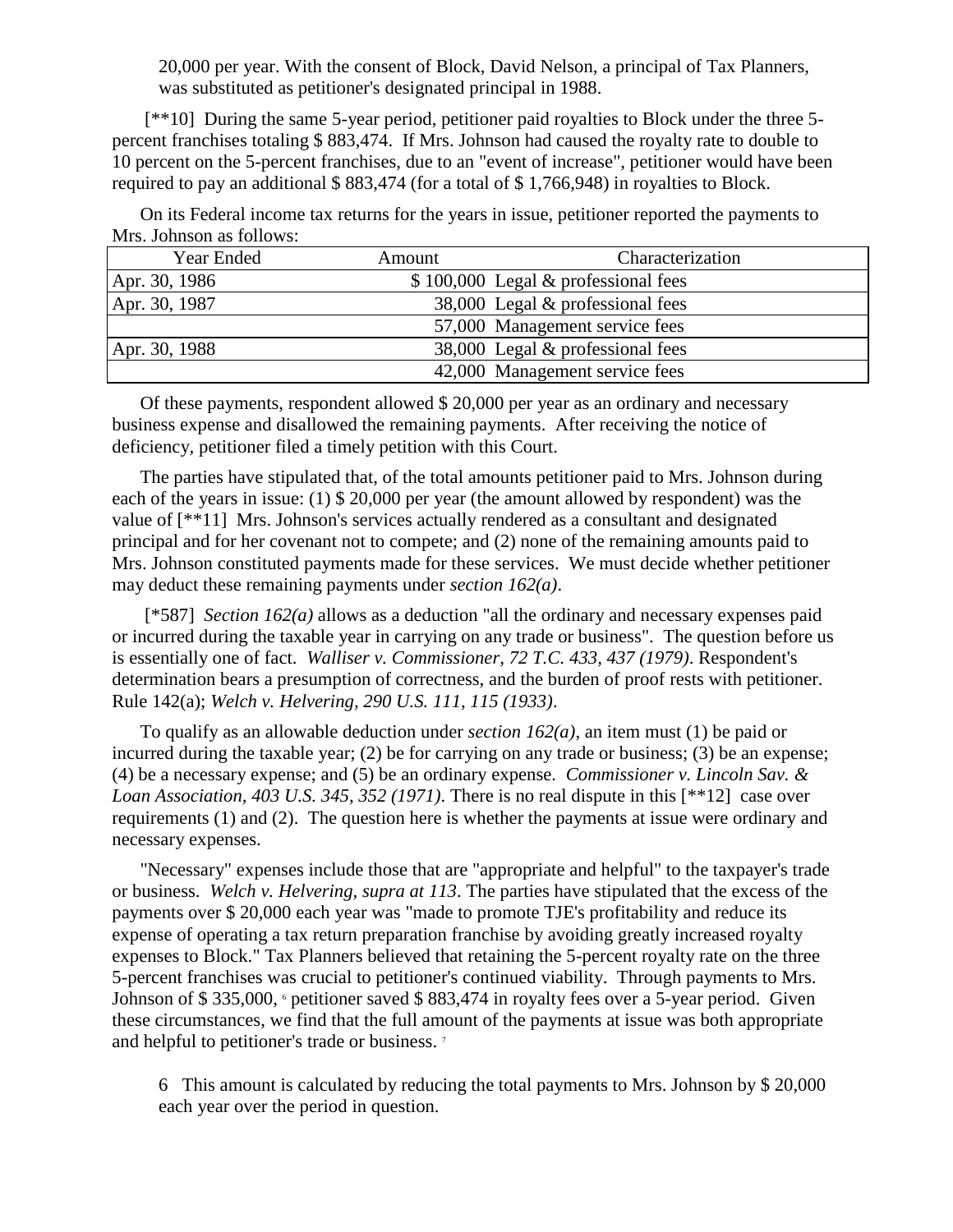7 Respondent's disagreement as to the "necessary" character of the payments is stated in conclusory fashion. Respondent agrees that the standard for whether expenses are necessary is a "clear, minimal" one.

[\*\*13] Expenses must also be "ordinary" to qualify for deduction under *section 162(a)*. Respondent focuses on the unique nature of the payments in this case, noting that ordinary expenses must relate to a transaction "'of common or frequent occurrence in the type of business involved." *INDOPCO, Inc. v. Commissioner*, 503 U.S., , 112 S. Ct. 1039, 1044 (1992) (quoting *Deputy v. du Pont, 308 U.S. 488, 495 (1940))*; [\*588] see *Boser v. Commissioner, 77 T.C. 1124, 1132 (1981)* (ordinary expense must be "normal, usual, or customary") (amended 79 T.C. II), affd. in an unpublished opinion (9th Cir. 1983). However, this does not mean that an expenditure is deductible only when the taxpayer makes identical expenditures on a regular basis.

 Ordinary in this context does not mean that the payments must be habitual or normal in the sense that the same taxpayer will have to make them often. A lawsuit affecting the safety of a business may happen once in a lifetime. The counsel fees may be so heavy that repetition is unlikely. None the less, the expense is an ordinary one because we know from experience [\*\*14] that payments for such a purpose, whether the amount is large or small, are the common and accepted means of defense against attack. Cf. *Kornhauser v. United States, 276 U.S. 145*. The situation is unique in the life of the individual affected, but not in the life of the group, the community, of which he is a part. At such times there are norms of conduct that help to stabilize our judgment, and make it certain and objective. The instance is not erratic, but is brought within a known type. [*Welch v. Helvering, supra at 114*.]

The origin of petitioner's liability to make payments to Mrs. Johnson was the royalty provision in the Block 5-percent franchise agreements. While the "event of increase" in this royalty provision is somewhat unique, the presence of a royalty provision in a franchise agreement is a "transaction \* \* \* of common or frequent occurrence in the type of business involved." *Deputy v. du Pont, supra at 495*. Indeed, Block's common practice with its early franchisees had been to charge 5-percent royalty rates to induce development of Block's tax service business. [\*\*15] Since 1973, Block's "form" franchise agreement has contained the "event of increase" provision involved herein. Thus, it appears that there was something quite "ordinary in the stimulus evoking" the payments here at issue. See *Welch v. Helvering, supra at 114*.

There was something ordinary "in the response" to that stimulus as well. See *id.* The parties have stipulated that the purpose of the payments at issue was to "promote TJE's profitability and reduce its expense of operating a tax return preparation franchise by avoiding greatly increased royalty expenses to Block." Petitioner's business is the operation of Block franchises. The payment of royalty fees (and the effort to minimize them) relates directly to that business. Royalties are one of the largest expenses incurred by petitioner and [\*589] other franchises, and they occur every month. Over a 5-year period, including the years in issue, petitioner saved \$ 883,474 in royalty fees through payments to Mrs. Johnson of just \$ 335,000. Had petitioner not made the payments, causing Mrs. Johnson to trigger an "event of increase", petitioner's royalty expenses would have doubled for the three [\*\*16] 5-percent franchises. Undoubtedly, these extra royalty fees would have been deductible.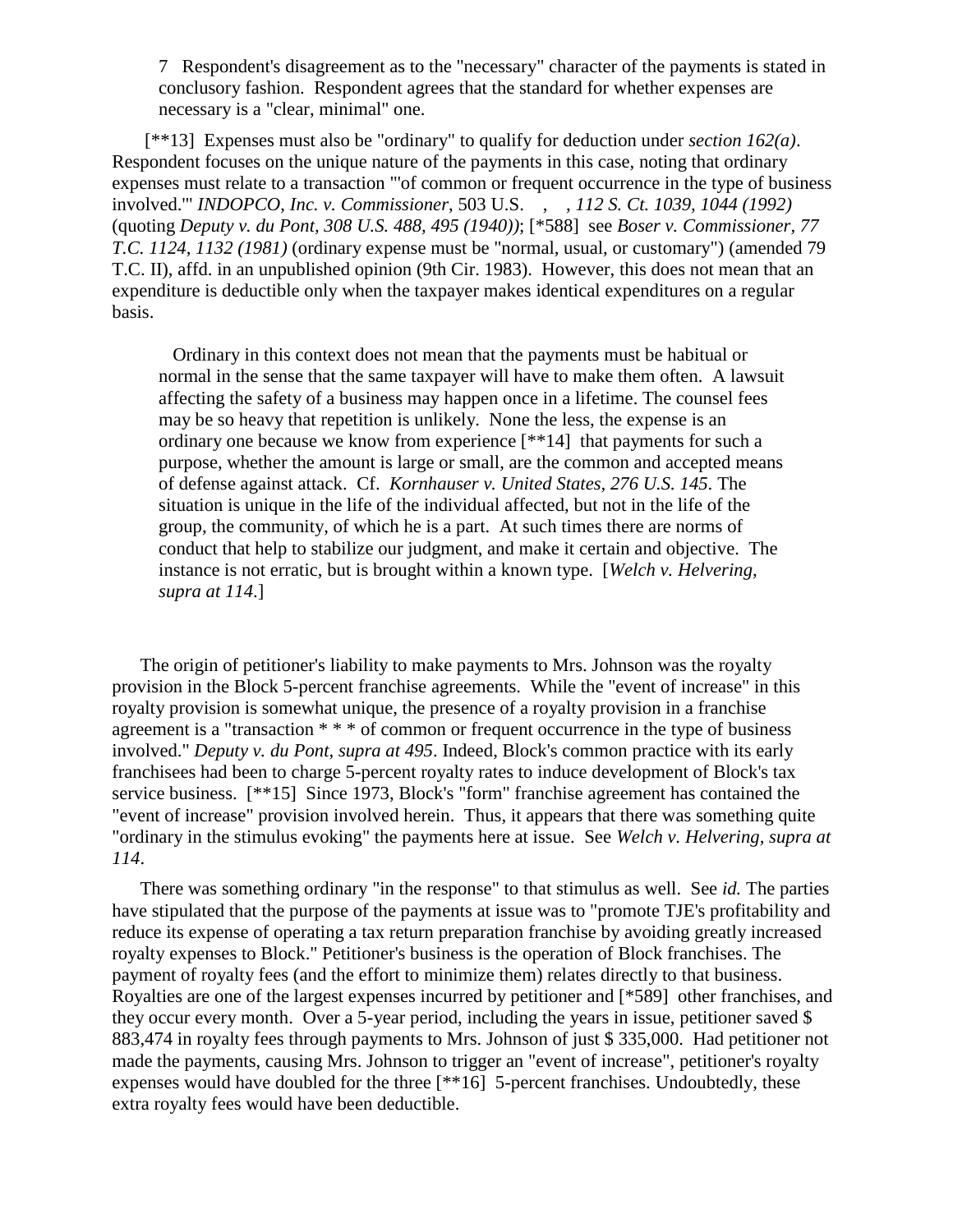Franchisees in petitioner's business commonly make efforts to minimize royalty expenses. For example, under the 5-percent franchise agreements, the minimum royalty rate of 5 percent increases to 15 percent if the royalty fee is not paid within 8 days after the end of the reporting period. Every effort is made to make the payment within the 8-day period to avoid the 15 percent rate. Tax Planners has even borrowed money when necessary to make the payments on time for other franchises owned by it.

It is well established that expenses incurred to protect, maintain, or preserve a taxpayer's business, even though not in the normal course of such business, may be deductible as ordinary and necessary business expenses. <sup>8</sup> *Associated Milk Producers, Inc. v. Commissioner, 68 T.C. 729, 742 (1977)*; see *United States v. E.L. Bruce Co., 180 F.2d 846 (6th Cir. 1950)*; *L. Heller & Son, Inc. v. Commissioner, 12 T.C. 1109 (1949)*; *Catholic News Publishing Co. v. Commissioner, 10 T.C. 73 (1948)*; [\*\*17] *Miller v. Commissioner, 37 B.T.A. 830, 832-833 (1938)*.

8 No "separate and distinct additional asset" may be acquired by virtue of the expenditure sought to be deducted. See *Commissioner v. Lincoln Sav. & Loan Association, 403 U.S. 345, 354 (1971)*; *Herman v. Commissioner, 84 T.C. 120, 133 (1985)*. The parties agree that no separate and distinct additional asset resulted from the payments to Mrs. Johnson.

Expenditures designed to reduce costs are also generally deductible. See *Cassatt v. Commissioner, 137 F.2d 745 (3d Cir. 1943)* (payment of \$ 346,524.06 for relief of lease obligations of \$ 1,076,000 held deductible in year of payment, not amortizable over life of lease), affg. *47 B.T.A. 400 (1942)*; *Helvering v. Community Bond & Mortgage Corp., 74 F.2d 727, 728 (2d Cir. 1935)* (payment to cancel unfavorable agency contract deductible as [\*\*18] ordinary and necessary expense to prevent loss of earnings), affg. *27 B.T.A. 480 (1932)*; *Olympia Harbor Lumber Co. v. Commissioner, 30 B.T.A. 114 (1934)* (payment to terminate contract held partially [\*590] deductible as means of avoiding unfavorable contract without litigation), affd. *79 F.2d 394 (9th Cir. 1935)*. Petitioner's payments satisfy this line of cases, in that the payments were designed to reduce royalty fee expenses. There is nothing more ordinary and necessary than for petitioner to avoid an "event of increase", the activation of which would hinder profitable operation. See *Capitol Indem. Ins. Co. v. Commissioner, 237 F.2d 901, 903 (7th Cir. 1956)*, revg. *25 T.C. 147 (1955)*.

This Court has previously allowed deductions under *section 162(a)* for payments quite similar to the ones in this case. In *Central Asphalt Paving Co. v. Commissioner, T.C. Memo. 1968-225*, one of the taxpayer's principal shareholders died, leaving his 20-percent interest in the taxpayer to his widow. The deceased shareholder had been [\*\*19] an endorser of the taxpayer's bank credit line, and the bank insisted that the taxpayer furnish either collateral or an acceptable substitute endorser to replace the security which had been afforded by the decedent's endorsement. After the decedent's death, his widow sold the shares left to her back to the taxpayer, leaving her with no financial interest in the company. However, the taxpayer convinced the widow to become the substitute endorser for its credit line, and she agreed to do so in return for payments of \$ 100 per week for the remainder of her life. This Court held that the payments "were ordinary and necessary business expenses of the \* \* \* [taxpayer] under the provisions of *section 162* \* \* \* and are deductible by it." The Court noted that "surprisingly similar factual situations" were examined in *Monroe Sand & Gravel Co. v. Commissioner, 36 B.T.A. 747 (1937)*, and *Long v. Commissioner, 8 B.T.A. 737 (1927)*, and that the Board had reached similar conclusions in those cases. See also *Fairmont Homes, Inc. v. Commissioner,*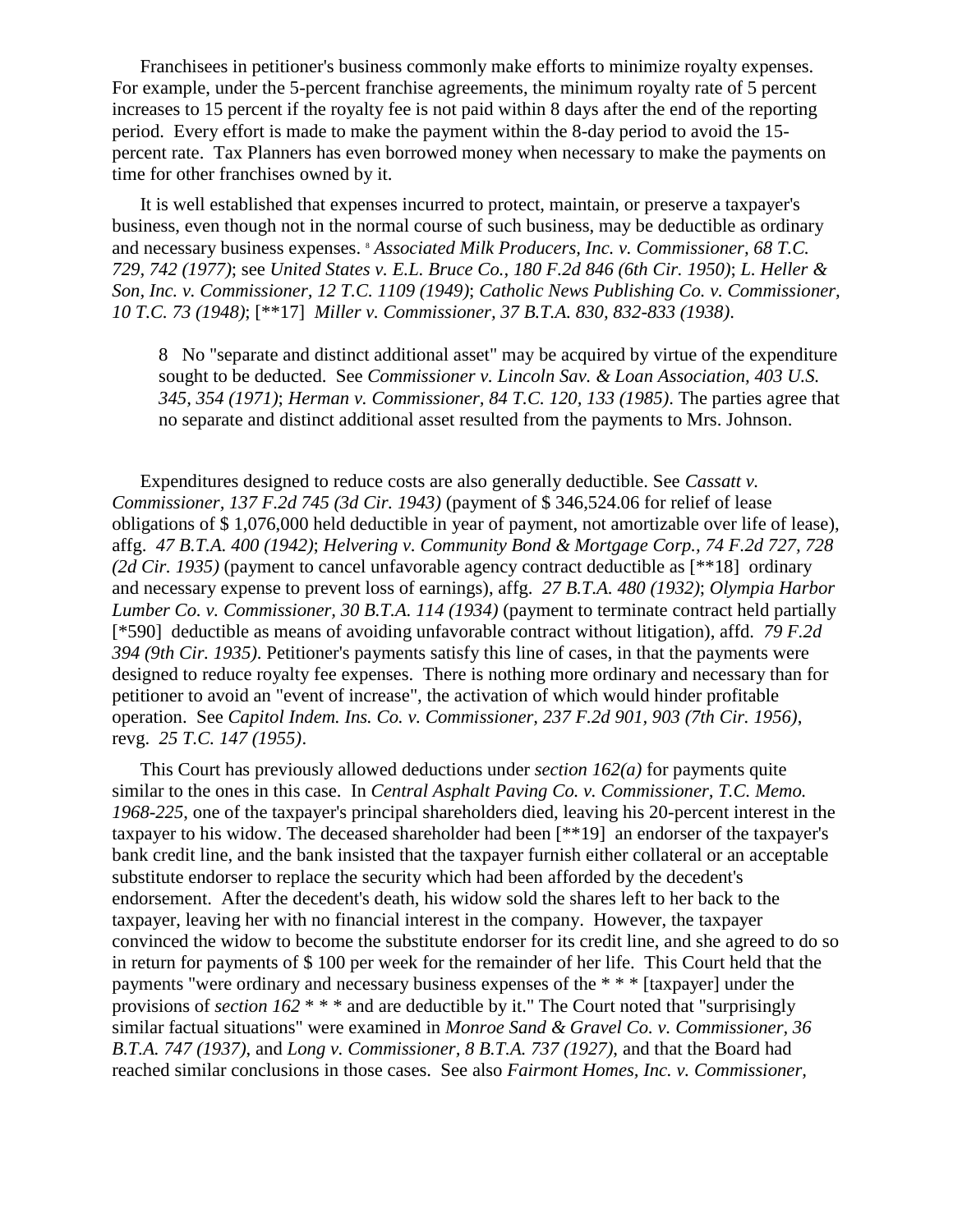*T.C. Memo. 1983-209* ("Payments made to induce a partner, [\*\*20] shareholder or employee to take a course of action favorable to the payor-business are deductible.").

Despite the stipulation that the payments to Mrs. Johnson were made to "promote TJE's profitability and reduce its expense of operating a tax return preparation franchise by avoiding greatly increased royalty expenses to Block", respondent on brief argues that the payments were integral parts of an acquisition transaction. Respondent highlights Mrs. Johnson's original desire to sell her whole interest in [\*591] petitioner and Tax Planners' option on her remaining shares. It is true that the payments would not have been made in the absence of the events set in motion by Mrs. Johnson's initial desire to sell out. Despite her original intent, however, Mrs. Johnson did not sell out. She remained as *majority* shareholder, continued to perform significant services for petitioner, and continued to control the board of directors. Tax Planners, by contrast, became only a minority shareholder. After the first year, Tax Planners' status as primary manager of petitioner was subject to termination upon 60 days' written notice. Mrs. Johnson chose to retain a substantial financial and managerial [\*\*21] stake in petitioner and continued to be subject to the risk corresponding to that stake.

Respondent also disputes the cost allocations in various portions of the stock sale agreement and its addenda, contending that nondeductible "lowball" stock and option prices were fixed to allow for increased deductible payments to Mrs. Johnson. According to respondent, the alleged misallocations support the conclusion that the payments to Mrs. Johnson were actually part of an acquisition transaction. As a basis for comparison, respondent points to stock sale and redemption prices near \$ 40,000 per share in years just after Mr. Johnson's death.

Clearly, this is not a valid basis for comparison. The redemptions referred to by respondent were effected in response to dissension between petitioner and its minority owners. This dissension hampered petitioner's operating capability. The redemptions effectively siphoned off much of petitioner's capital and net worth. Previous redemptions to pay estate tax liabilities had done the same. At the time of the stock sale agreement between Mrs. Johnson and Tax Planners, petitioner was in dire financial straits and was experiencing cash-flow problems. [\*\*22] Petitioner had a negative net worth of \$ 718,000. Petitioner's bank had terminated its line of credit and demanded payment of its \$ 1.25 million loan. Petitioner required approximately \$ 2.2 million in working capital. Also, at that time there was the risk that Mrs. Johnson's death would result in an increase in the royalty rate. (In 1988, a trust was organized to prevent this from occurring.) Mrs. Johnson initially made an unsolicited offer to sell all her shares in petitioner for \$ 40,000 to \$ 50,000. Divided by 46 shares, this results in an offer to sell for [\*592] \$ 869.57 to \$ 1,086.96 per share. Compared to this range, the ultimate sale (and option) price of \$ 915.79 per share for a minority stake cannot be regarded as "lowball".  $\degree$ 

9 It is undisputed that the sale negotiations were vigorous, protracted, and genuinely arm's length. Generally, a contractual allocation will be upheld if it has "some independent basis in fact or some arguable relationship with business reality such that reasonable men, genuinely concerned with their economic future, might bargain for such an agreement." *Schulz v. Commissioner, 294 F.2d 52, 55 (9th Cir. 1961)*, affg. *34 T.C. 235 (1960)*; *Landry v. Commissioner, 86 T.C. 1284, 1307 (1986)*. In light of this and the factors listed above, we consider the stock and option prices negotiated to be reasonable and correctly allocated.

[\*\*23] This is not a case in which the payments to Mrs. Johnson "enabled 'stockholders' to accomplish a result which they personally desired but which was of dubious value to the corporation." See *Schalk Chem. Co. v. Commissioner, 304 F.2d 48, 53 n.8 (9th Cir. 1962)*, affg.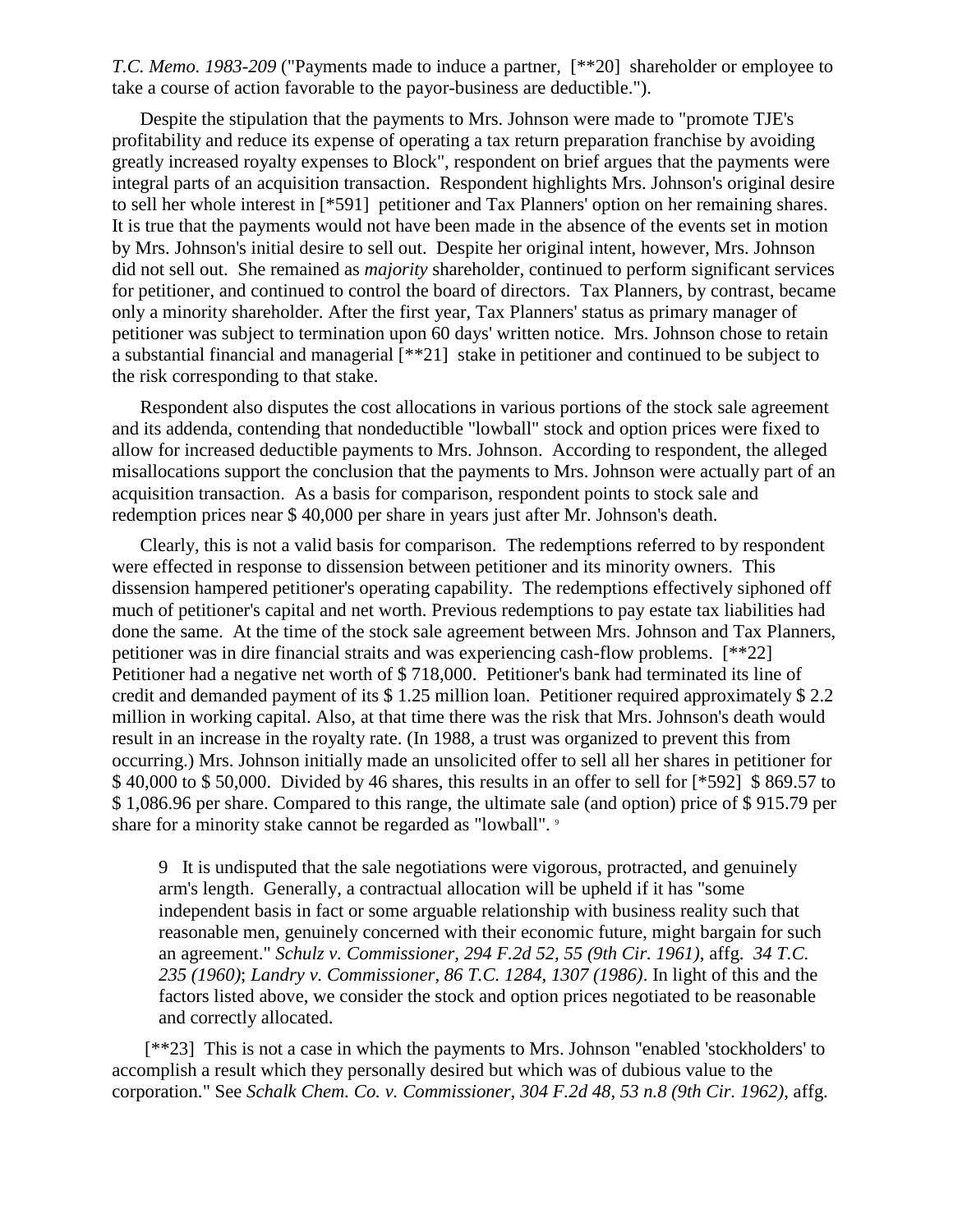*32 T.C. 879 (1959)*. The payments to Mrs. Johnson had independent and substantial importance for petitioner. <sup>10</sup> At the time of the stock sale agreement, petitioner had a negative net worth and was experiencing cashflow and credit problems. Tax Planners believed maintenance of the 5 percent royalty rate was crucial to *petitioner's* viability as a business. The benefits from the low rate inured first to petitioner, helping to minimize expenses and ensure survival.

10 For this reason, we believe *Kalamazoo Oil Co. v. Commissioner, T.C. Memo. 1981- 344*, affd. *693 F.2d 618 (6th Cir. 1982)*, is distinguishable from this case. In that case, this Court held that lifetime payments made by the corporate taxpayer to a shareholder were nondeductible. The payments were purportedly for a covenant not to compete and were negotiated in connection with a gradual redemption of all the shareholder's stock. The shareholder was elderly, and the lifetime payments were to extend well beyond the years in which he might compete with the taxpayer. Thus, the service for which the shareholder was paid (noncompetition) was likely to be "performed" in any event because of the shareholder's age. In addition, the sales price for the shareholder's stock was found to be inadequate.

By contrast, the payments in this case were made for the stipulated purpose of inducing Mrs. Johnson to refrain from causing an "event of increase". This was vitally important to petitioner. Mrs. Johnson also remained a very active and useful part of petitioner's business in other respects until physical ailments restricted her participation, at which time the monthly payments to her were reduced.

[\*\*24] Respondent argues in the alternative that the payments to Mrs. Johnson should be capitalized because they produced "significant benefits \* \* \* that extended beyond the tax year in question". See *INDOPCO, Inc. v. Commissioner*, 503 U.S. , , *112 S. Ct. 1039, 1045 (1992)*. We disagree. Mrs. Johnson had the power to cause an "event of increase" at any time by selling or transferring her stock to persons unrelated to her deceased husband. <sup>11</sup> The payments were made [\*593] monthly in order to compensate Mrs. Johnson for "refraining from causing an 'Event of Increase'" and "to promote TJE's profitability and reduce its expense of operating a tax return preparation franchise by avoiding greatly increased royalty expenses". Pursuant to the agreement between petitioner and Mrs. Johnson, the payments were to be made only for so long as she refrained from causing an "event of increase". <sup>12</sup>

11 Tax Planners had an option giving it the first right to purchase Mrs. Johnson's stock in the event she wished to sell. Had Tax Planners exercised this right, the resulting sale to Tax Planners would have been an event of increase.

[\*\*25]

12 We also reject respondent's contention that the payments to Mrs. Johnson were disguised dividends. The payments were not contingent upon petitioner's earnings or profitability. While Mrs. Johnson had the ability to refrain from causing an "event of increase" simply by holding onto her shares, her continued ownership was not the only means available. Mrs. Johnson could have sold or otherwise transferred the shares to a sibling or child of Mr. Johnson or transferred them to a trust of which she, or a sibling or child of Mr. Johnson was the beneficiary. She did in fact transfer her shares to a revocable trust in 1988 without causing an "event of increase". Thereafter, Mrs. Johnson was entitled to continue receiving the monthly payments from petitioner.

We conclude that respondent's view of the payments and stock sale transaction does not comport with the form or substance of the actual events. The tax consequences in this case follow the actual economic risks and incentives arising out of the transaction and payments. The